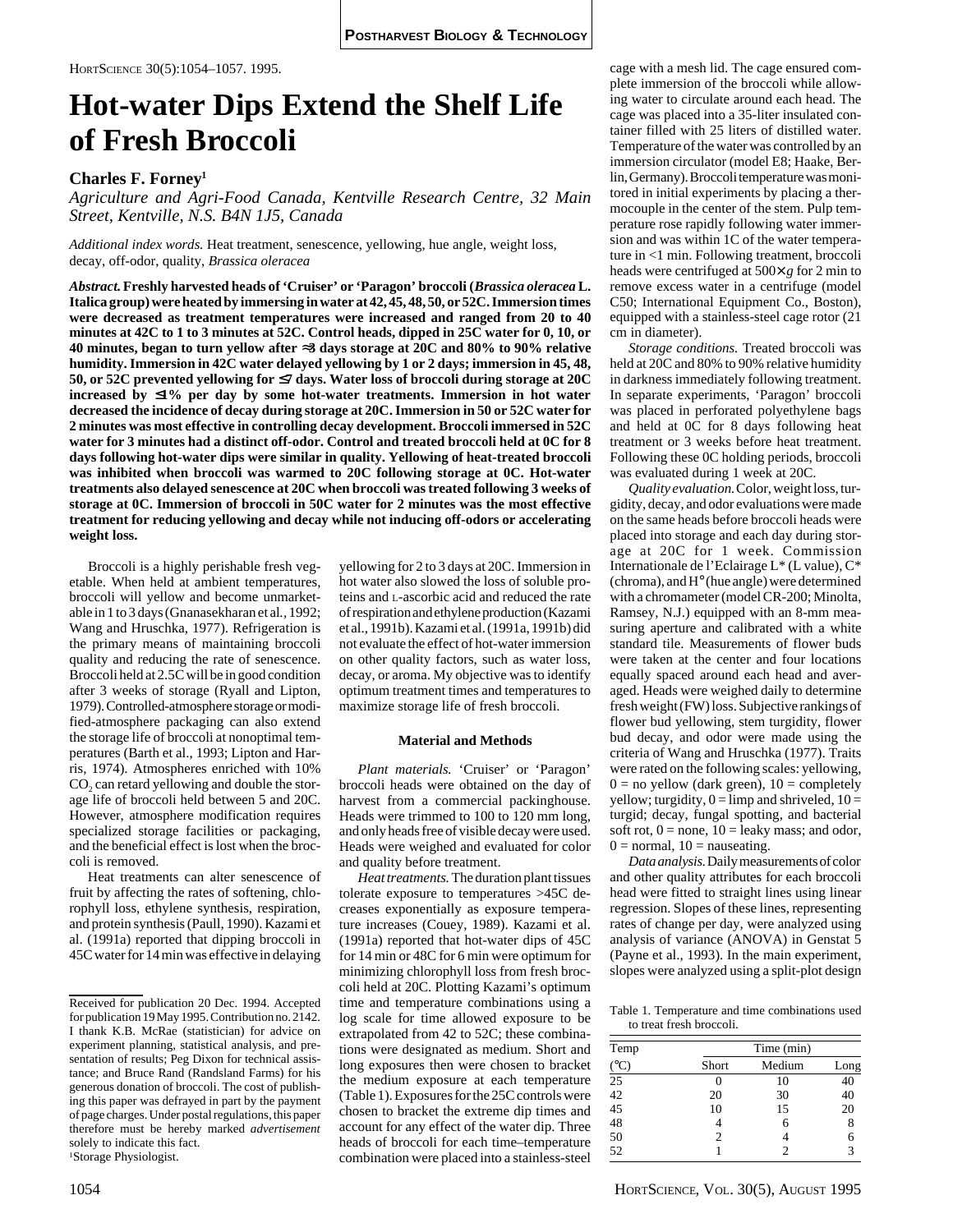Table 2. Mean squares for mean daily change in quality characteristics of 'Cruiser' and 'Paragon' broccoli held at 20C for 7 days following immersion in 25, 42, 45, 48, 50, or 52C water for various durations.

| Source                   | $df^z$                     | Mean square |            |            |             |                 |                        |           |           |
|--------------------------|----------------------------|-------------|------------|------------|-------------|-----------------|------------------------|-----------|-----------|
|                          |                            | Yellowing   | L value    | Chroma     | Hue angle   | % Fresh wt loss | Turgidity <sup>z</sup> | Decay     | Odor      |
| Cultivar (Cv)            |                            | 0.84        | 0.52       | 8.09       | 17.27       | $209.54*$       | 87.01                  | 1.88      | ---       |
| Error                    |                            | 5.38        | 2.22       | 10.19      | 22.25       | 3.68            | 158.00                 | 21.49     |           |
| Temperature (Tp)         |                            | $7.42***$   | $22.14***$ | 27.98***   | $201.11***$ | 13.07***        | $80.45***$             | $0.74***$ | $1.07***$ |
| Time (Tm)                |                            | $1.27***$   | $5.19***$  | $2.77*$    | $29.40***$  | $3.30*$         | 0.36                   | $1.17***$ | $1.32***$ |
| $Tp \times Tm$           | 10                         | $0.17***$   | 0.49       | 0.7        | 2.12        | 1.46            | $22.83***$             | 0.22      | 0.14      |
| $Tp \times Cv$           |                            | $0.21**$    | $4.00***$  | $18.01***$ | $9.35***$   | $6.90***$       | 48.75***               | $0.70***$ | $- - -$   |
| $Tm \times Cv$           |                            | 0.09        | 0.07       | 0.12       | $6.78*$     | 1.83            | 0.57                   | $0.61*$   | ---       |
| $Tp \times Tm \times Cv$ | 10                         | $0.17***$   | 0.46       | 0.37       | 1.67        | $2.68***$       | $28.34***$             | 0.17      | ---       |
| Error                    | 178<br>$(89)$ <sup>y</sup> | 0.05        | 0.52       | 0.88       | 1.90        | 0.84            | 6.17                   | 0.15      | 0.14      |

<sup>z</sup>Mean square  $\times 10^2$ .

ydf for odor.

\*,\*\*,\*\*\*Significant at *P* ≤ 0.05, 0.01, or 0.001, respectively.

with two replications. The two cultivars were the main blocks, and the subblocks consisted of a  $3 \times 6$  factorial with time and temperature treatments (Table 1). Within each treatment of each subblock, three heads of broccoli were analyzed. Only 'Paragon' was evaluated for odor. In the additional experiments in which 'Paragon' broccoli was held at 0C before evaluation at 20C, slopes were analyzed using a completely randomized design using the same  $3 \times 6$  factorial.

# **Results**

*Cultivar effects.* Cultivar had no significant main effect on any of the quality attributes, except for FW loss (Table 2). However, there was a cultivar  $\times$  treatment temperature interaction for all criteria. The rate of yellowing of control 'Paragon', treated at 25C, exceeded that for 'Cruiser'. All heat treatments reduced the rate of yellowing in both cultivars, and the difference between cultivars, observed in the controls, was absent in treated broccoli. An ANOVA on the data from just the heat-treated broccoli, excluding the 25C controls, showed no significant cultivar  $\times$ temperature interaction for any of the quality attributes.

*Broccoli color.* Heat treatments inhibited yellowing in fresh broccoli (Table 2, Fig. 1). The 25C control broccoli had a daily increase in yellowing score of 1.6, and after ≈3 days at 20C, it had an average score of 4.8, indicating "slight yellowing." All of the heat-treated broccoli yellowed more slowly and remained green. Of the treatment temperatures tested, 42C was least effective; 45 to 52C reduced the rate of yellowing similarly. As exposures increased at a given temperature, rates of yellowing decreased. The most effective treatments to reduce yellowing were the long exposures to 48, 50, and 52C.

The inhibition of yellowing was reflected in the small daily change in L value, chroma, and hue angle in treated broccoli (Fig. 2). Hue angle gave the best indication of greenness and averaged 132.5° in freshly harvested broccoli. In previous work, a hue angle value of 106° correlated with visual yellowing scores of 4, indicating a yellowing of the broccoli (data not shown). As with yellowing, hue angle values of control heads declined to unacceptable values of  $\approx$ 110° after 3 days. Immersion in hot water reduced this rate of decline. Treatments most effective in reducing the decline in hue angle corresponded with subjective yellowing ratings. The average initial L and chroma values of nontreated broccoli were 42.0 and 16.4, respectively. Both of these values increased 2 to 3 units per day in control broccoli, but in broccoli treated at temperatures ranging from 45 to 52C, this increase was reduced to less than one unit per day.

*Fresh weight loss and turgidity.* The rate of fresh weight loss of heat-treated broccoli was as much as 1% per day more in treated broccoli than in the controls (Fig. 3). Rates of fresh weight loss of control broccoli averaged ≈4.6% per day, and some of the heat-treated broccoli lost as much as 6.0% per day. Rates of water loss tended to be higher with low-temperature heat treatments and may relate to longer immersion times. Subjective scores of turgidity corresponded with changes in fresh weight.

*Decay.* Decay that developed on the broccoli flower buds was a combination of fungal spotting and bacterial rots. Decay scores decreased with increasing treatment temperature but increased with increasing treatment time at a given temperature (Fig. 3). Rates of decay were lowest in the 52C–2 min, 52C–1 min, 50C–2 min, and 48C–4 min treatment combinations. None of the heat treatments increased the rate of decay of flower buds over that of the controls.

*Odor.* "Green floral*"* off-odors were induced by high temperatures and long exposures (Fig. 3). Off-odor increased more rapidly as treatment temperatures and exposure times increased. Broccoli treated at 48 to 52C combined with medium and long exposure times developed off-odors more rapidly than controls. Off-odor was most noticeable in the 52C–3 min treatment combination and was present immediately following treatment.

*Refrigerated storage.* When broccoli was stored for 8 days at 0C following heat treatment, there was no difference in the yellowing, turgidity, or decay of control and treated heads. However, when heads were held an additional week at 20C, quality of heads changed in a manner similar to heads held at 20C immediately after treatment (data not shown).

Heat treatments were still effective in in-



Fig. 1. Mean daily increase in yellowing scores of fresh broccoli heads following exposure to water for various duration–temperature combinations and then held 7 days at 20C. Rates of increase were calculated from the regression of daily yellowing scores.



Fig. 2. Mean daily increase of the L value, chroma, and hue angle of fresh broccoli heads following exposure to water for various duration– temperature combinations and then held 7 days at 20C. Rates of increase were calculated from the regression of daily measurements.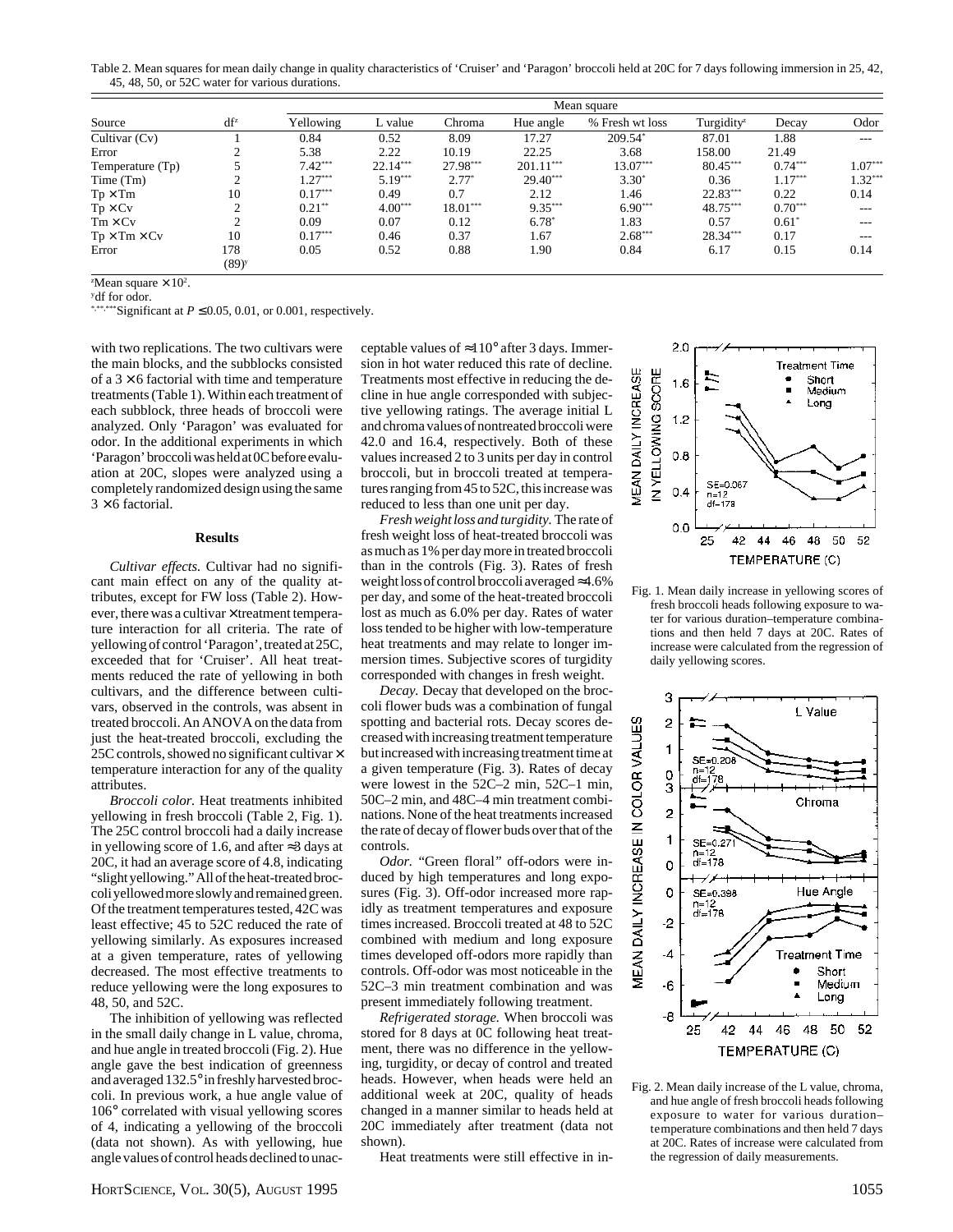hibiting yellowing of heads when broccoli was stored for 3 weeks at 0C before treatment (Fig. 4). Broccoli stored at 0C for 3 weeks yellowed more rapidly than fresh broccoli. Control heads exposed to 25C water turned yellow at a rate 60% greater than freshly harvested broccoli (Fig. 1), resulting in heads being yellow after ≈2 days at 20C. Heat treatments were less effective in delaying yellowing of stored broccoli than of fresh broccoli. However, the higher temperature treatments, 50C for 4 or 6 mins and 52C for 1 to 3 mins, inhibited yellowing so that the rate was similar to that for fresh broccoli. The effect of heat treatments on fresh weight loss, turgidity, decay, and odor was similar to that observed with freshly harvested broccoli.



Fig. 3. Mean daily increase of fresh weight (FW), decay score, and odor score of fresh broccoli heads following exposure to water for various duration–temperature combinations and then held 7 days at 20C. Rates of increase were calculated from the regression of daily values.



Fig. 4. Mean daily increase in yellowing scores of broccoli heads following exposure to water for various duration–temperature combinations and then held 7 days at 20C. Broccoli was held 3 weeks at 0C before treatment. Rates of increase were calculated from the regression of daily yellowing scores.

### **Discussion**

Yellowing of broccoli flower buds occurs rapidly at ambient temperatures. At 20C, 'Cruiser' and 'Paragon' broccoli began to turn yellow in ≈3 or 2.5 days, respectively. These rates of yellowing were similar to those reported in other studies (Kazami et al., 1991a; Wang and Hruschka, 1977). Yellowing also was reflected by a decline in the hue angle of the flower buds (Fig. 2C). Hue angle of broccoli held at 21C in air decreased from ≈128° to 84° in 7 days (Gnanasekharan et al., 1992), but that of 'Shogun' broccoli held at 20C in the dark decreased from 132° to 112° in 3 days (Tian et al*.*, 1994). The increase in L value (Fig. 2A) and chroma (Fig. 2B) was less dramatic than the change in hue angle but was similar to that observed by Gnanasekharan et al. (1992).

Inhibition of yellowing caused by immersion in 42 to 52C water also was reported by Kazami et al. (1991a), who found that broccoli treated at 45C for 14 min remained green for 5 days when held at 20C. In addition, they reported that exposure to 48C for ≥10 min caused browning and shrinkage of the flower head after 2 days at 20C. Browning or shrinkage of broccoli was absent following exposure to 48C for <8 min. Immersion of broccoli in 52C water for 3 min, however, altered the waxy bloom, making the flower buds appear dark green rather than the gray-green of nontreated broccoli. Heat treatments inhibit fruit yellowing, with storage at >30C inhibiting yellowing of papaya (*Carica papaya* L.) (An and Paull, 1990). 'Breaker' tomatoes *(Lycopersicon esculentum* Mill.) held for 12 to 24 h at 43C remained green, failing to become red during 6 days of ripening at 20C (Hall, 1964). However, color development of some fruit, such as mangos (*Mangifera indica* L.), was stimulated by 2 days at 38C (McCollum et al., 1993).

The slight increase that I found in FW loss induced by some of the hot-water treatments was not observed by Kazami et al. (1991a), who found similar weight losses for heattreated broccoli and controls. Hot-water treatment does increase FW loss in some fruit (Hallman, 1991; Kerbel et al., 1987; McGuire, 1991).

Hot-water immersion can be an effective way to control decay of stored horticultural products (Couey, 1989). Hot-water dips that are effective in controlling decay of rose (*Rosa hybida*) or carnation (*Dianthus carpophyllus* L.) flowers included 50C for 20 to 40 sec, but a 60C dip for 60 sec increased rates of decay (Elad and Volpin, 1991). Incidence of decay on broccoli responded similarly in that longer treatment times were less effective in reducing decay, but none of the treatments tested increased decay of flower buds beyond the level of the controls. Although decay of the stem was not rated, the cut surface of the stem appeared to have a greater incidence of shriveling and decay in some treatments than in the controls.

Off-odor induced by high temperature– long duration, hot-water treatments appeared to be the first indication of physiological injury caused by the heat treatments. The nature of odor produced by heat-treated broccoli was different from the "rotten cabbage" odor induced by anaerobic stress (Forney et al., 1991), indicating that the induced volatiles were qualitatively and/or quantitatively different. Analysis of the composition of these induced volatiles could provide insights into the nature of physiological injury caused by heat treatments. Heat treatments also induced off-flavors in papaya (An and Paull, 1990) and caused a loss of fresh flavor in avocados (*Perea americana* Mill.) (Kerbel et al., 1987).

Hot-water treatments are effective in extending the shelf life of fresh broccoli. Of the treatments tested, immersion of broccoli in 50C water for 2 min seems to be most effective in reducing yellowing and decay while not inducing off-odors or weight loss. The injury that heat treatments cause on cut stem ends needs to be evaluated, but could be eliminated if stem ends are cut following treatment. This procedure would be practical if treatments were applied before packing or cutting into florets. In addition to extension of shelf life, hot water may be an effective technique to remove *Lepidoptera* larvae from broccoli, based on our observations and those of Kazami et al. (1991a).

## **Literature Cited**

- An, J.F. and R.E. Paull. 1990. Storage temperature and ethylene influence on ripening of papaya fruit. J. Amer. Soc. Hort. Sci. 115:949–953.
- Barth, M.M., E.L. Kerbel, S. Broussard, and S.J. Schmidt. 1993. Modified atmosphere packaging protects market quality in broccoli spears under ambient temperature storage. J. Food Sci. 58(5):1070–1072.
- Couey, H.M. 1989. Heat treatment for control of postharvest diseases and insect pests of fruits. HortScience 24:198–202.
- Elad, Y. and H. Volpin. 1991. Heat treatment for the control of rose and carnation grey mould (*Botrytis cinerea*). Plant Pathol. 40:278–286.
- Forney, C.F., J.P. Mattheis, and R.K. Austin. 1991. Volatile compounds produced by broccoli under anaerobic conditions. J. Agr. Food Chem. 39(12):2257–2259.
- Gnanasekharan, V., R.L. Shewfelt, and M.S. Chinnan. 1992. Detection of color changes in green vegetables. J. Food Sci. 57(1):149–154.
- Hall, C.B. 1964. The effect of short periods of high temperature on the ripening of detached tomato fruits. Proc. Amer. Soc. Hort. Sci. 84:501–506. Hallman, G.J. 1991. Quality of carambolas sub-
- jected to postharvest hot water immersion and vapor heat treatments. HortScience 26:286–287.
- Kazami, D., T. Sato, H. Nakagawa, and N. Ogura. 1991a. Effect of pre-storage hot water dipping of broccoli heads on shelf life and quality during storage (in Japanese, English summary). Nippon Nogeikagaku Kaishi 65(1):19–26.
- Kazami, D., T. Sato, H. Nakagawa, and N. Ogura. 1991b. Effect of pre-storage hot water dipping of broccoli heads on soluble protein, free amino acid contents and protease activities during storage (in Japanese, English summary). Nippon Nogeikagaku Kaishi 65(1):27–33.
- Kerbel, E.L., F.G. Mitchell, and G. Mayer. 1987. Effect of postharvest heat treatments for insect control on the quality and market life of avocados. HortScience 22:92–94.